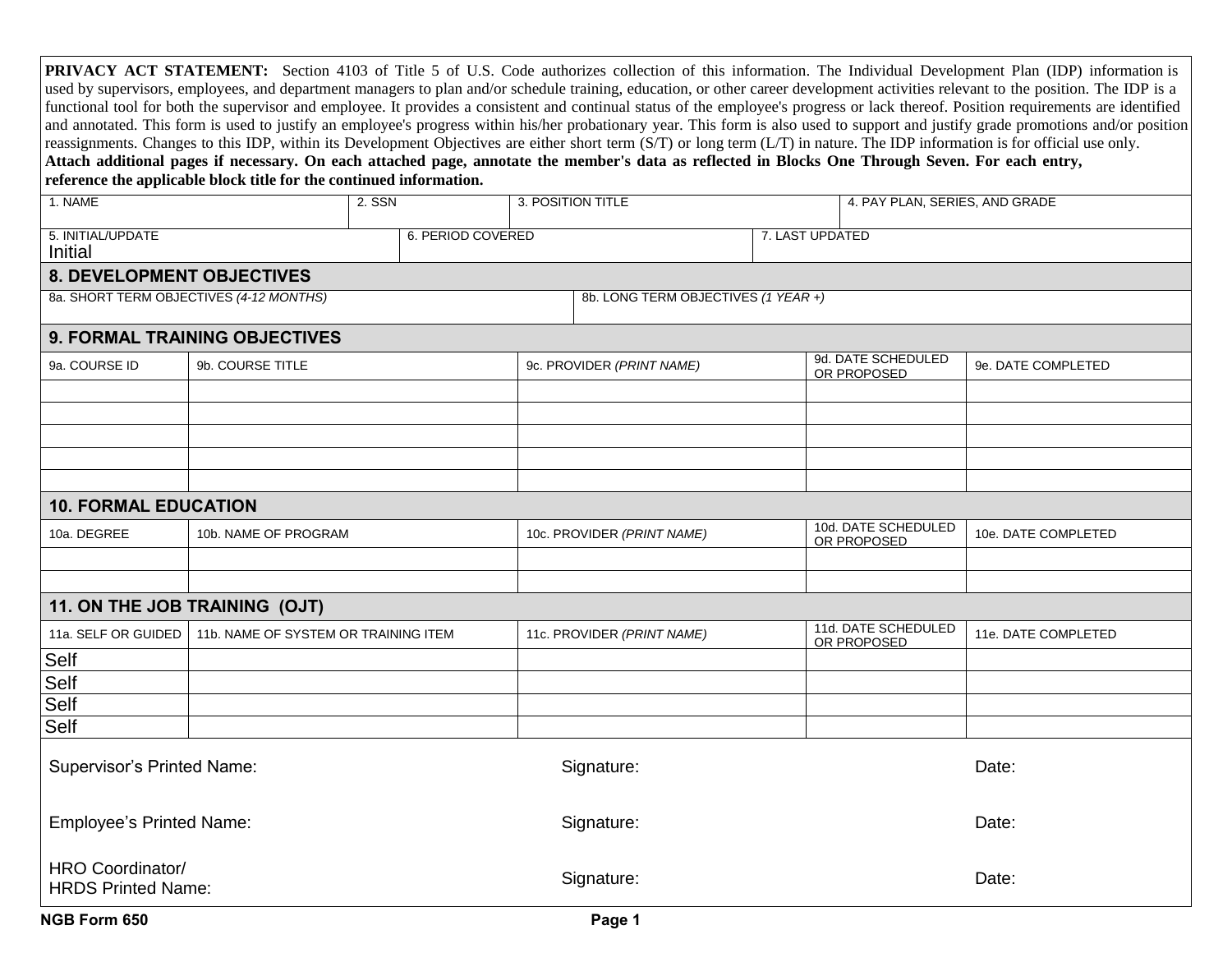| 9. FORMAL TRAINING OBJECTIVES CONTINUED       |                                         |                            |                                    |                     |  |  |  |  |
|-----------------------------------------------|-----------------------------------------|----------------------------|------------------------------------|---------------------|--|--|--|--|
| 9a. COURSE ID                                 | 9b. COURSE TITLE                        | 9c. PROVIDER (PRINT NAME)  | 9d. DATE SCHEDULED<br>OR PROPOSED  | 9e. DATE COMPLETED  |  |  |  |  |
|                                               |                                         |                            |                                    |                     |  |  |  |  |
|                                               |                                         |                            |                                    |                     |  |  |  |  |
|                                               |                                         |                            |                                    |                     |  |  |  |  |
|                                               |                                         |                            |                                    |                     |  |  |  |  |
|                                               |                                         |                            |                                    |                     |  |  |  |  |
|                                               |                                         |                            |                                    |                     |  |  |  |  |
|                                               |                                         |                            |                                    |                     |  |  |  |  |
|                                               |                                         |                            |                                    |                     |  |  |  |  |
|                                               |                                         |                            |                                    |                     |  |  |  |  |
|                                               | <b>10. FORMAL EDUCATION CONTINUED</b>   |                            |                                    |                     |  |  |  |  |
| 10a. DEGREE                                   | 10b. NAME OF PROGRAM                    | 10c. PROVIDER (PRINT NAME) | 10d. DATE SCHEDULED<br>OR PROPOSED | 10e. DATE COMPLETED |  |  |  |  |
|                                               |                                         |                            |                                    |                     |  |  |  |  |
|                                               |                                         |                            |                                    |                     |  |  |  |  |
|                                               | 11. ON THE JOB TRAINING (OJT) CONTINUED |                            |                                    |                     |  |  |  |  |
| 11a. SELF OR GUIDED                           | 11b. NAME OF SYSTEM OR TRAINING ITEM    | 11c. PROVIDER (PRINT NAME) | 11d. DATE SCHEDULED<br>OR PROPOSED | 11e. DATE COMPLETED |  |  |  |  |
| Self                                          |                                         |                            |                                    |                     |  |  |  |  |
| Self                                          |                                         |                            |                                    |                     |  |  |  |  |
| Self                                          |                                         |                            |                                    |                     |  |  |  |  |
| Self                                          |                                         |                            |                                    |                     |  |  |  |  |
| Self                                          |                                         |                            |                                    |                     |  |  |  |  |
| Self                                          |                                         |                            |                                    |                     |  |  |  |  |
| Self                                          |                                         |                            |                                    |                     |  |  |  |  |
| Self                                          |                                         |                            |                                    |                     |  |  |  |  |
| Supervisor's Printed Name:                    |                                         | Signature:                 |                                    | Date:               |  |  |  |  |
| Employee's Printed Name:                      |                                         | Signature:                 |                                    | Date:               |  |  |  |  |
| HRO Coordinator/<br><b>HRDS Printed Name:</b> |                                         | Signature:                 |                                    | Date:               |  |  |  |  |

**This page allows you to include as many training and development events as necessary.**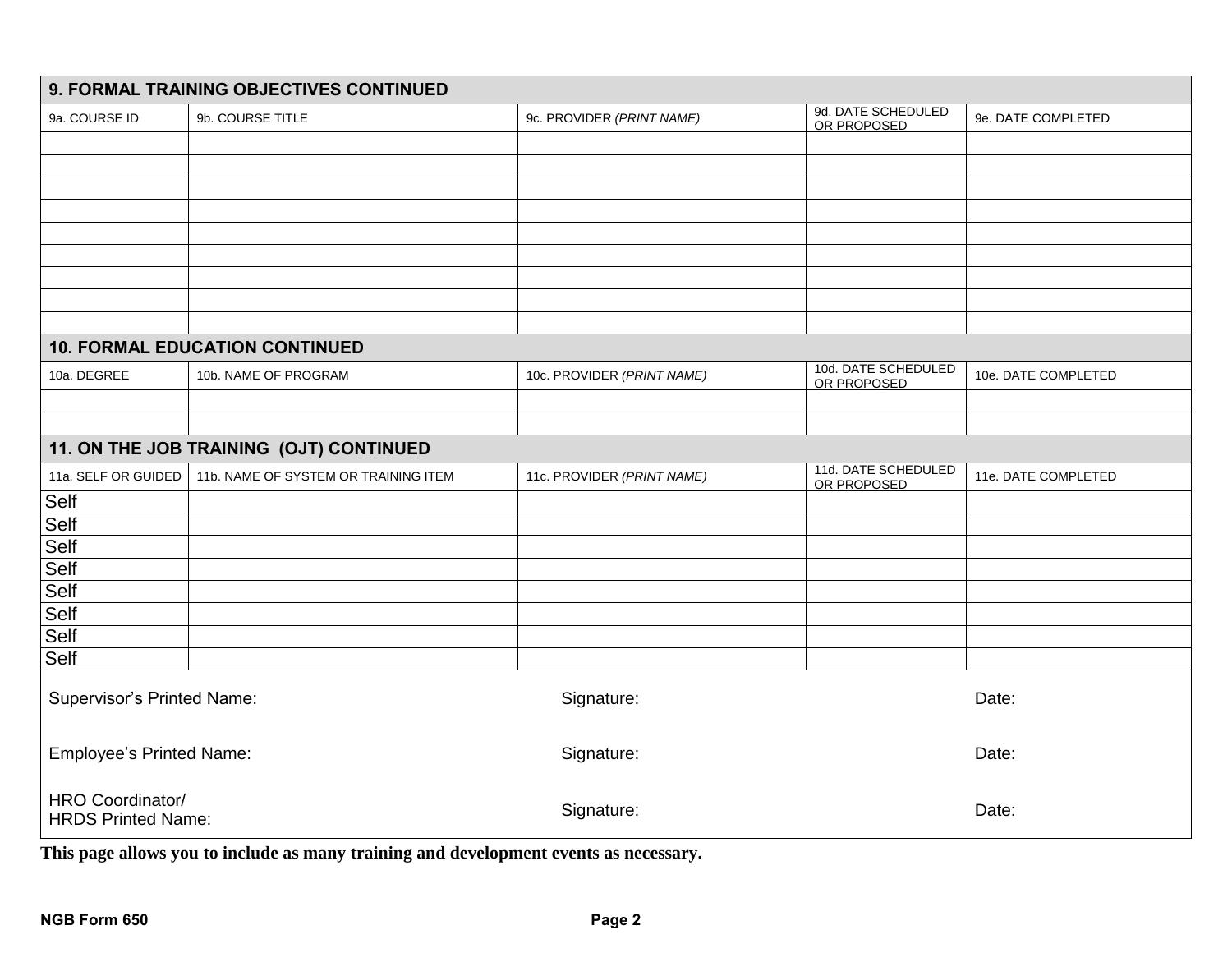### **Block Number Information**

- **1. Name:** Last name, first name, and middle initial.
- **2. SSN:** Nine digit Social Security Number.
- **3. Position Title:** As advertised; or on the position description (Reference SF 50).
- **4. Pay Plan, Series, and Grade:** As advertised; or on the position description (Reference SF 50).
- **5.** Initial or Update: Initial Applies: If this is the member's first IDP for the position; Update Applies: If there is a change to an IDP that was previously submitted. Include the date of the member's initial IDP.
- **6. Period Covered:** The dates that the IDP covers. The individual must have one year's experience at the present grade level and this year date includes the entire 12 month assignment period. The first day following the end of the year period is when the individual is eligible for promotion consideration. **Photon Instructions**<br> **Page 3 Example 10 Page 3 Page 3 Page 3 Page 3 Page 3 Page 3 Page 3 Page 3 Page 3 Page 3 Page 3 Page 3 Page 3 Page 3 Page 3 Page 3 Page 3 Page 3 Page 3 Page**
- **7. Last Updated:** The date of the previously processed IDP. This is normally the same date annotated in Block Five.

# **8. DEVELOPMENT OBJECTIVES**

- **a.** Short Term Objectives 4-12 months: This is the desired grade if 4-12 months are needed at current grade or a specific area. Applies if the supervisor wants the individual to gain proficiency in a specific skill, knowledge, and/or ability.
- **b.** Long Term Objectives, one year plus: This is normally the desired/target grade, unless the target grade is more than one level above the current grade held. Note: If more than one grade level promotion is needed to reach the target grade, then an IDP is processed for each grade.

# **9. FORMAL TRAINING OBJECTIVES**

- **a. Course ID #:** This block may or may not be applicable. Use specific course codes as published by the applicable agencies.
- **b. Title of the course:** Use the exact course title as it is written in the catalog.
- **c. Provider:** Branch/institution and location of training.